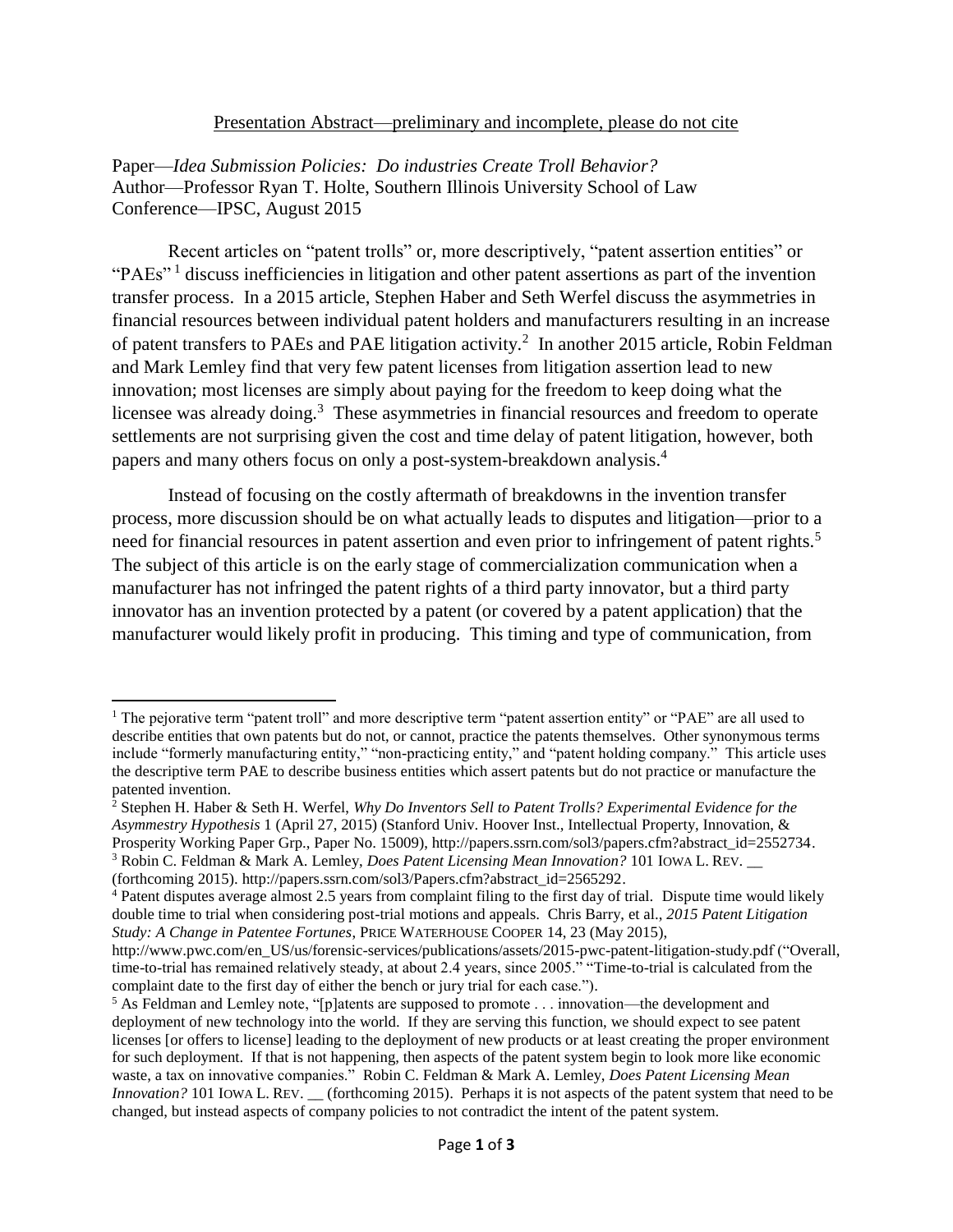third party to manufacturer, is covered by corporate policies known as "idea submission policies" or "ISPs"

Among other things, ISPs invite, or block, third party submission of invention ideas, patent applications, or patents. They are the figurative "doors" to a company for any third party inventor, which are crucial to the commercialization of innovation generally. Indeed, a 2014 National Bureau of Economic Research paper found that 49% of American manufacturing and service sector firms report that their most important new product originated from an outside source, notably customers, suppliers, and technology specialists.<sup>6</sup>

Unfortunately for the Unites States innovation system, a review of current corporate ISPs reveals serious deficiencies and inefficiencies in certain industry policies. While some industries have ISP standards that result in clear paths for third party inventors to knock on corporate doors with invention submissions, $7$  other industries have standards to effectively block submissions of inventions, block third party communications, and effectively slam the corporate doors in the face of outside inventors.<sup>8</sup> An interesting correlation is that those industries that block third party invention communications are generally the very same industries which complain of increases in patent litigation. Perhaps if early patent innovator idea submissions were not shutout, then later manufacturer infringement would be less likely, and future patent litigation could be reduced? In short, is the litigation and patent "trolling" certain industries complain about something they are directly contributing to?

This article collects and analyzes the variations of idea submission policies in the largest ten companies within four industries: auto and truck; computer hardware; computer services; and pharmaceutical. When reviewing the policies, focus and analysis is only on the potential submission of patent-protected, or patent-pending, ideas originated by a third party with no affiliation to the manufacturing firm. The policies are broken into one of two categories: "ISPs" (idea submission policies—allowing invention submission); and "NIPs" (no idea policies blocking all invention submissions). Once individual corporate policies are found, each industry is reviewed to extract general industry standards. These general standards are then compared to other industry data to allow analysis of the policies and their potential impact. Part I provides a

l

<sup>6</sup> Ashish Arora, Wesley M. Cohen, & John P. Walsh, *The Acquisition and Commercialization of Invention in American Manufacturing: Incidence and Impact* (June 2014) (Nat'l Bureau of Econ. Research, Working Paper No. 20264) http://www.nber.org/papers/w20264.

<sup>7</sup> E.g. *Contact Us/Email*, PFIZER, https://www.pfizer.com/partnering/partnering\_with\_pfizer\_contact\_us (last visited July 20, 2015) ("To protect the interests of both yourself and Pfizer, it is preferred that you consult with an attorney regarding the legal avenues available to protect your idea prior to submission. There may be several options of protection available for your idea prior to submission. Although not recommended, you of course, have the option of submitting an idea without the advice of an attorney. Any submission that you may make to Pfizer is made voluntarily and does not contain any confidential information. . . . Your submission does not obligate Pfizer to adopt your ideas or pay any monies for any use thereof unless and until such obligation is expressed in a formal written contract with Pfizer.").

<sup>8</sup> E.g. *Privacy, Cookies and Legal Disclaimer*, NOVO NORDISK, http://www.novonordisk.com/utils/disclaimer.html (last visited July 20, 2015) ("Any questions, comments, suggestions or any other communications, including any ideas, inventions, concepts, techniques or know how you may forward to this site or otherwise to Novo Nordisk, electronically or by any other means, are on a non-confidential basis and will become the property of Novo Nordisk, which Novo Nordisk without restriction may use in any fashion and for any purposes whatsoever including developing, manufacturing and/or marketing goods or services.").